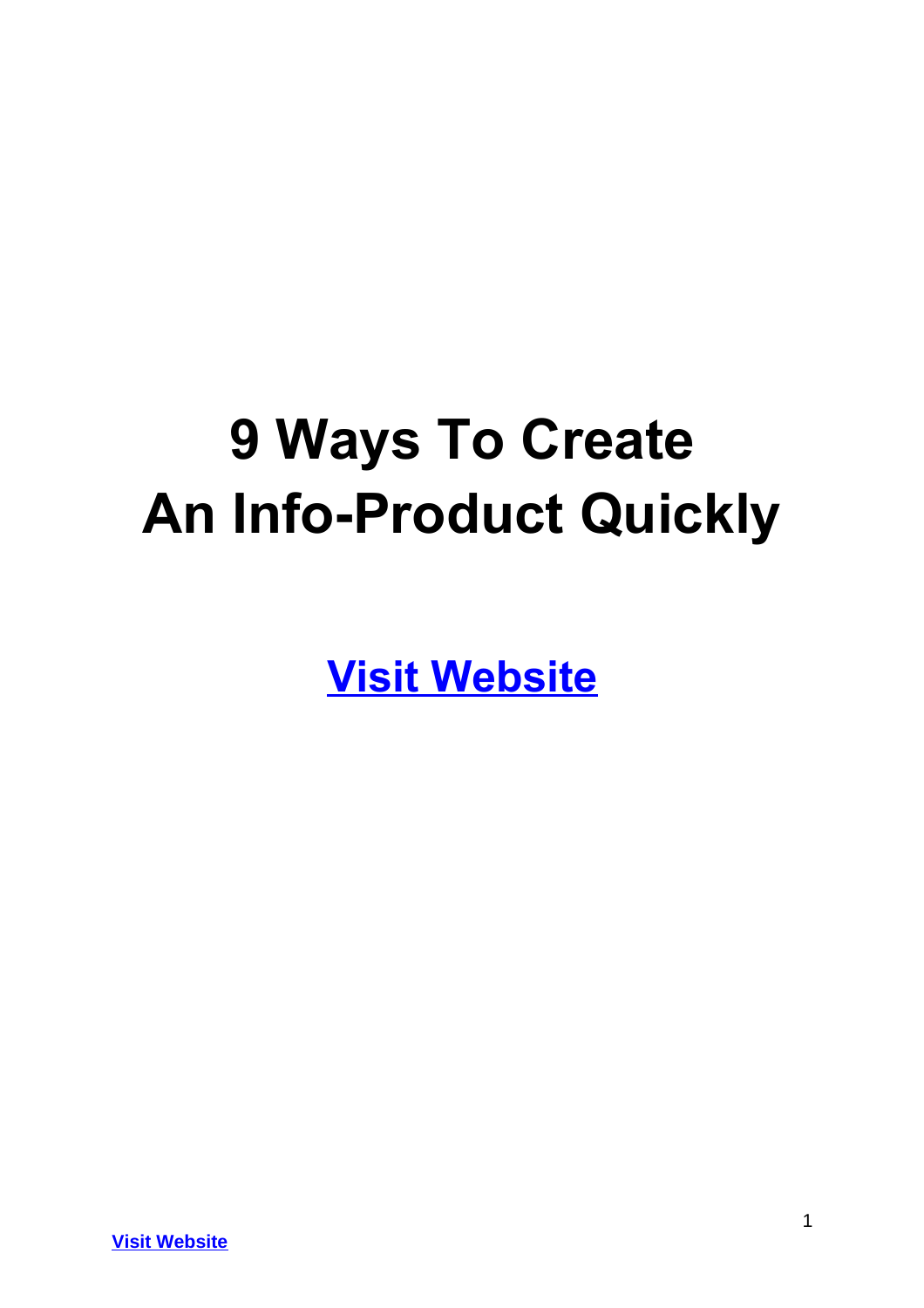#### **Introduction**

If you have a business selling information products, then you need to create a lot of products. This includes lead magnets, tripwires, main offers, upsells, backend products and more.

Whew, sounds like stocking a sales funnel could take a long time!

That's true, it can. And that's why you'll want to check out these 9 surefire ideas for creating your next information products faster and easier than ever before.

#### **1. Compile Guest-Contributed Content**

Yes, getting other experts in your niche to help you create a product is a great way to create content fast. But there's another big bonus when you use this strategy: you get to borrow other peoples' credibility.

*For example, maybe you're still fairly new to your niche. If gather together 10 experts to create an ebook or even a webinar series, your name will be associated with these experts. And that means you'll instantly establish yourself as an expert too.*

Here are three examples of ways to compile guest-contributed content:

• *Ask multiple experts in your niche to answer the same question*. For example, ask a nutritionist, a personal trainer, a bodybuilder and a dieting expert the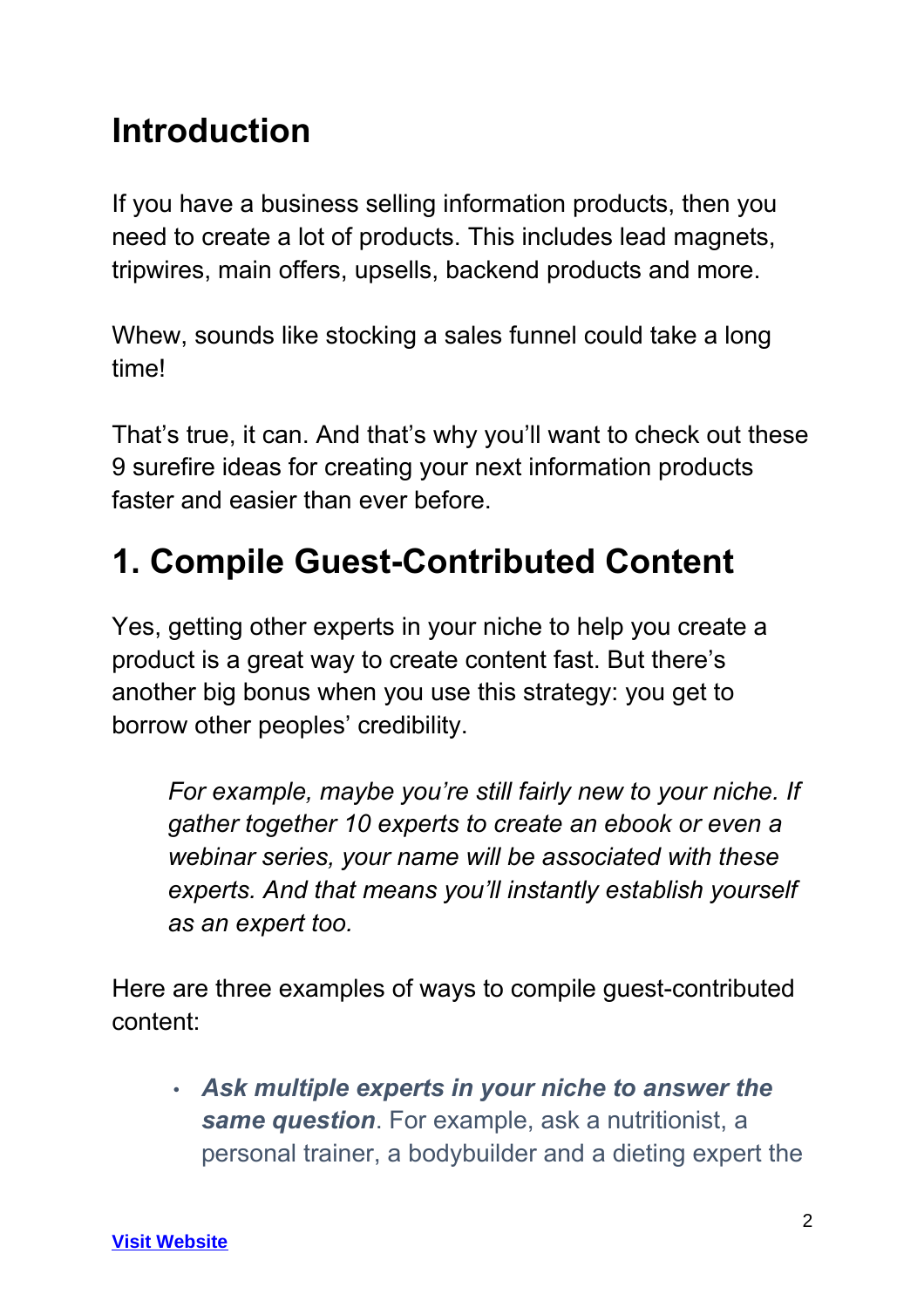best way to lose 10 pounds fast.

- *Ask each expert a different question*. In this case, you first decide what all topics you'd like to include in your product. Then you ask your experts relevant questions on those topics.
- *Ask each expert to do an interview*. The idea here is to ask your experts multiple questions, interview style, to find out how they got started in the niche, what secrets they use for maximum success and so on.

Next…

#### **2. Outsource Product Creation**

This is the fastest and easiest way to get any product created. Just find a competent freelancer and have them do all the work. A good freelancer can create a multitude of products, including:

- Reports
- Ebooks
- Checklists
- Worksheets
- Swipe files
- Templates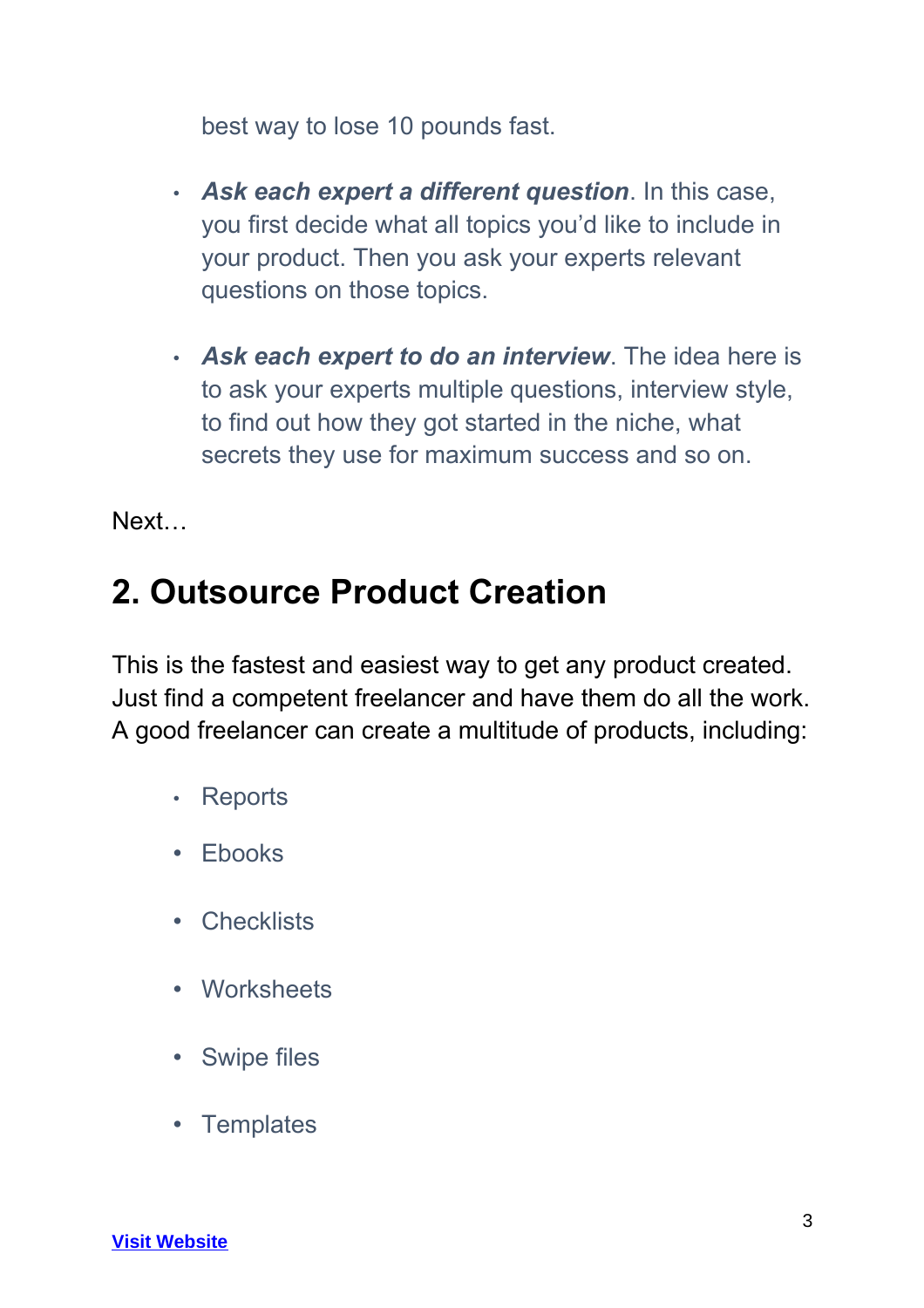- Cheat sheets
- Mind maps
- Videos
- Audios
- Toolkits

And more.

Take note that this strategy does take a little time upfront. You'll need to scour the web for freelancers using Google searches and freelancing platforms such as UpWork.com.

Then you'll need to do your due diligence and research each prospective candidate in order to weed out the incompetent, low-quality freelancers.

Once you do that and find someone who produces great work, then product creation from here on out goes quickly. Just email your freelancer with a brief, hammer out the details, and you can focus on something else while your freelancer takes care of product creation.

Here's another idea…

#### **3. Hire Someone To Do The Research and Outlining**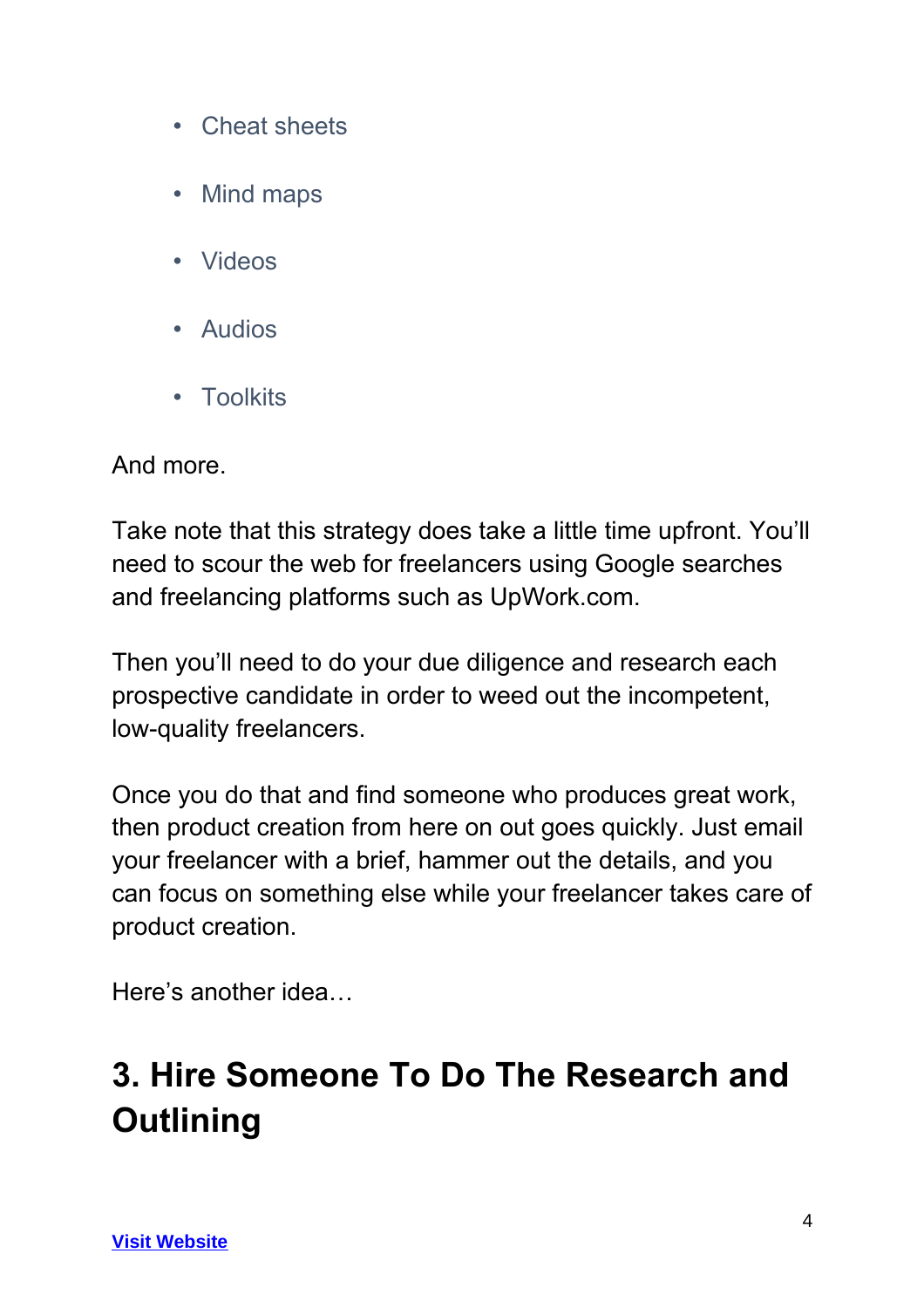If you don't want to hire someone to create the entire product, you can still save time and money by hiring someone to do some of the legwork. In this case, you might give your freelancer an explanation of what you're looking for, and then let the freelancer do the research and outlining.

For example:

- *You're creating a product about social media. You might have your freelancer collect research on how many people use the various social media platforms, and what sort of audience you're likely to find on each platform.*
- *You're creating a gardening product. You might hire someone to research the different regions of the country to address pests and diseases that are unique to each region.*

*TIP: Have your freelancer provide you with multiple research links so you can read about the topics yourself before creating the product.*

Next…

## **4. Update Existing Content**

Another quick and easy way to create a product fast is simply by updating an existing product. There are two ways to do this:

• *If it's a fairly recent product* (such as one you launched in the last year or so), then you can update it,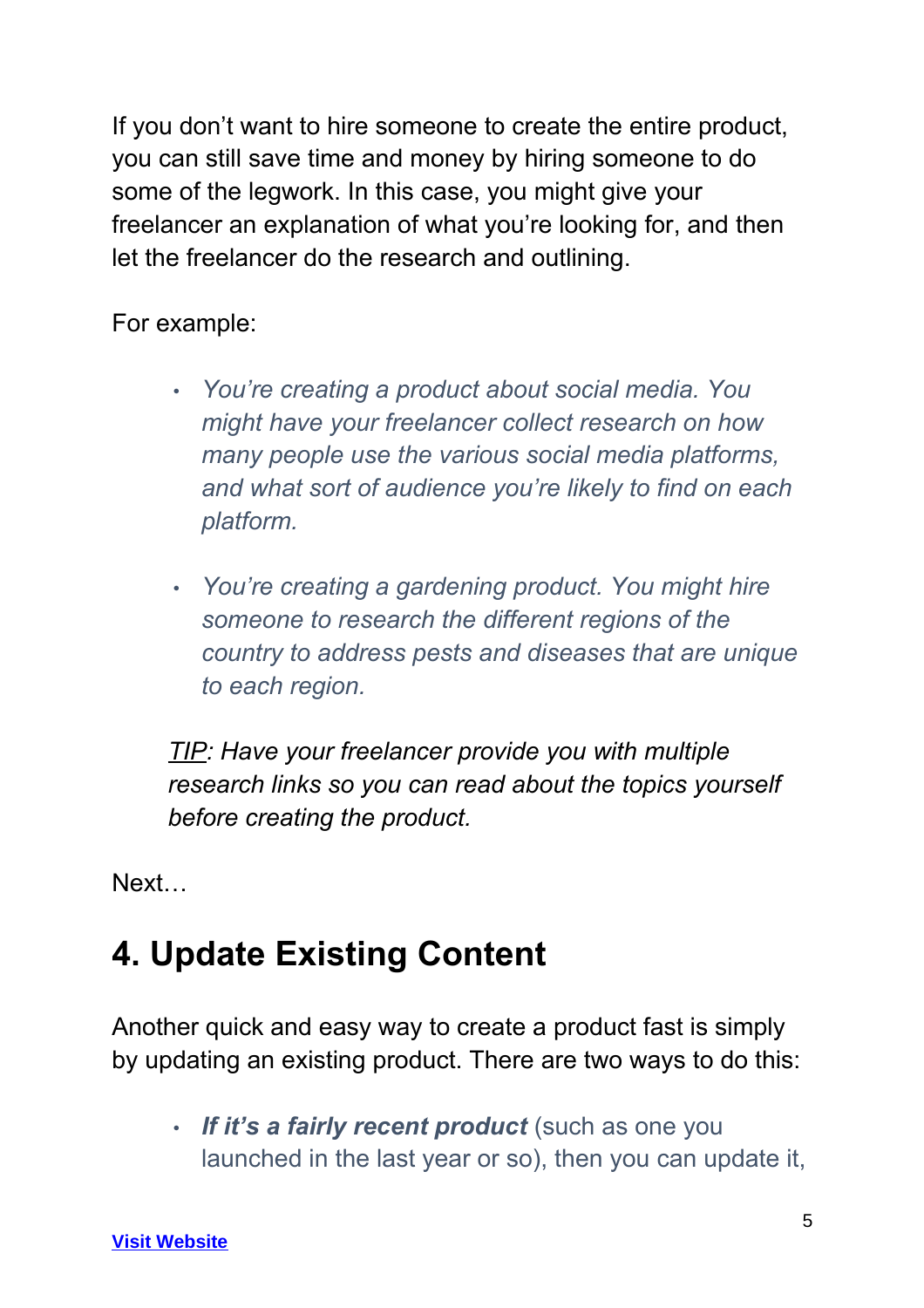expand certain sections, and launch the new product as the "2.0" version or the current year's edition of the product.

> *For example: the original product is called The Passive Income Marketing Guide. You can update it and call it The Passive Income Marketing Guide, 2020 Version.*

• *If it's an old product*, then you can revise and expand it, and then launch it as a completely new product. You might even put it into a different format, such as turning a text product into a video product.

*Using the example from above, The Passive Income Marketing Guide may become the Beginner's Guide to Marketing video series.*

Next…

#### **5. Do a Webinar**

The beauty of doing a webinar is that you get multiple products out of it. Namely:

- *Product 1, the live webinar*. Live events tend to be considered premium products, so the seats to a live webinar are often sold at a premium price. Even better is if you offer to field questions at the end, which you can frame as group coaching.
- *Product 2, the recordings to the webinar*. You can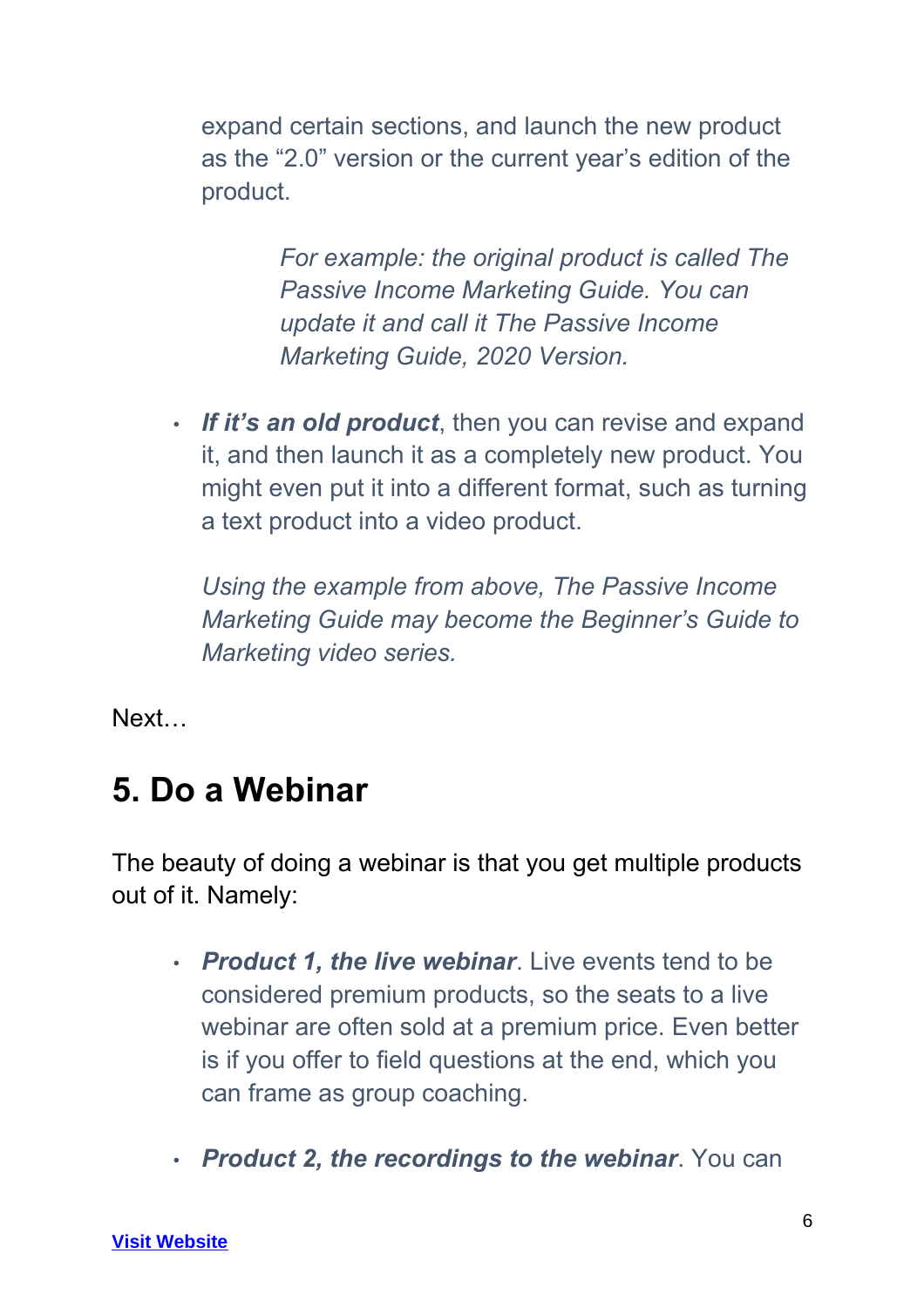use the recordings as an order-form upsell to those who purchase the webinar (or you can offer them as a nice bonus). You can also sell these recordings as a stand-alone products.

• *Product 3, the webinar transcripts*. These too work as good upsells or bonuses for those who attend the webinar itself. You can also use these transcripts, in whole or in part, as lead magnets or standalone paid products.

If your webinar covers multiple tips or topics, you can even excerpt out part of the recording and use that as a lead magnet or a tripwire to get prospects interested in purchasing the entire webinar or webinar series.

Here's a related idea…

#### **6. Splinter an Existing Product**

The idea behind this strategy is to take one of your existing products, excerpt out a portion of it, and then sell this splintered portion individually or use it as a lead magnet.

Let me give you a few examples:

- *You have a kettlebell training video course. You splinter off one video module and sell it individually.*
- *You have an ebook on the topic of organic gardening. You excerpt out the chapter on recognizing and treating plant diseases, and then sell this report as a*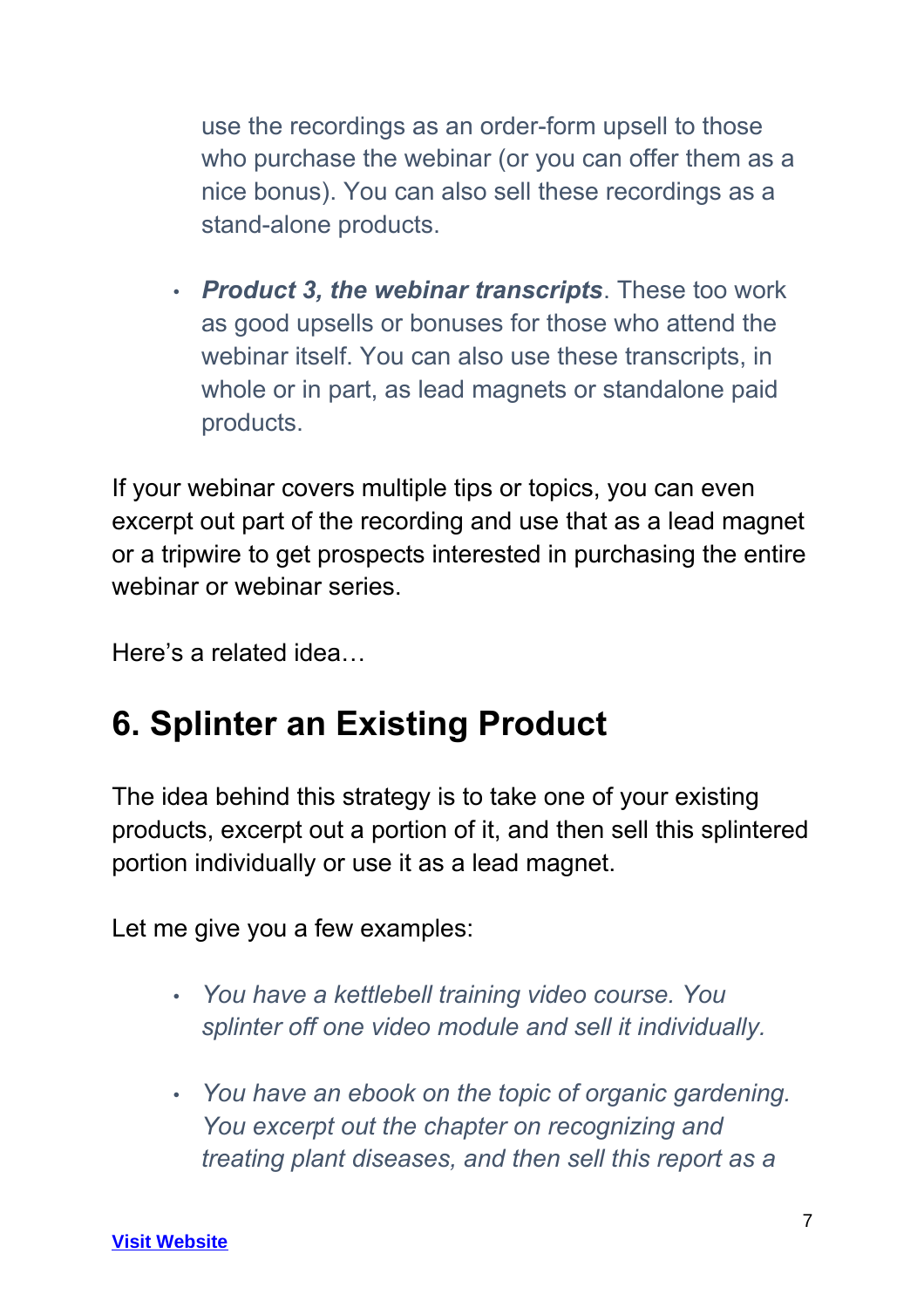*tripwire product.*

- *You have a home-study course on the topic of online traffic generation. You splinter off the part of the training that focuses on social media marketing and sell this portion separately.*
- *You have an ecourse with coaching built in. You sell the curriculum for the course.*
- *You have a series of webinar recordings. You excerpt out one or two recordings and sell them separately.*

Once again, this is an extremely fast way to create a new product. However, one of the big advantages is that the splintered product will naturally lead to the main product. And that means you're creating a product with a backend sales opportunity already built into it.

Next up…

#### **7. Compile Multiple Existing Pieces**

If you've been in business for any length of time, then you probably have a lot of content. This includes paid products, lead magnets, blog content, newsletters, social media posts, posts you've made on forums, guest-blog posts, and more.

To create something entirely new in lightning-quick time, all you have to do is compile multiple existing pieces. You may need to tweak them to make them flow together, but this still beats trying to create something from scratch.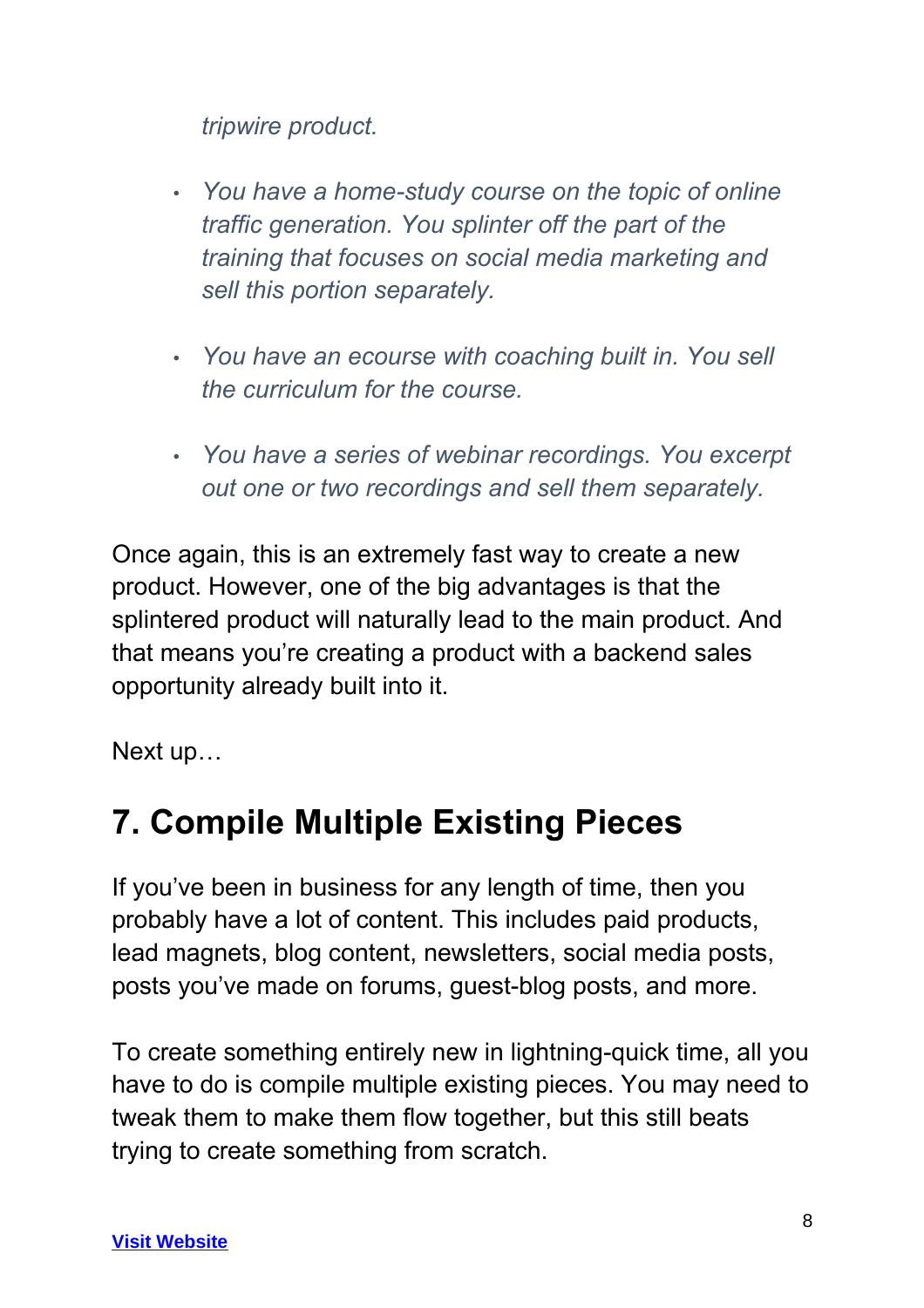For example:

- *Compile multiple blog posts to create a report*. You may need to create transitions and introductions between posts to make it read more smoothly. Alternatively, let readers know this is a compilation of your best posts.
- *Compile multiple reports and articles to create an ebook*. Again, you'll need to create transitions, but it's faster than writing it all from scratch.
- *Turn a digital product (such as an ebook) into a physical product*. This increases the perceived value of the product, even if you don't otherwise add value.
- *Transform a text product into a video product (or vice versa).* This is another way to increase the perceived value of a product.
- *Turn your content into examples or swipe files*. This particular strategy is aimed at those of you who are creating and selling marketing related information. For example, you might compile your best and most highresponse blog posts, social media posts, Facebook ads, sales letters, lead generators and more to show other marketers how to create content that engages prospects and gets them hitting the order button.

Here's another idea…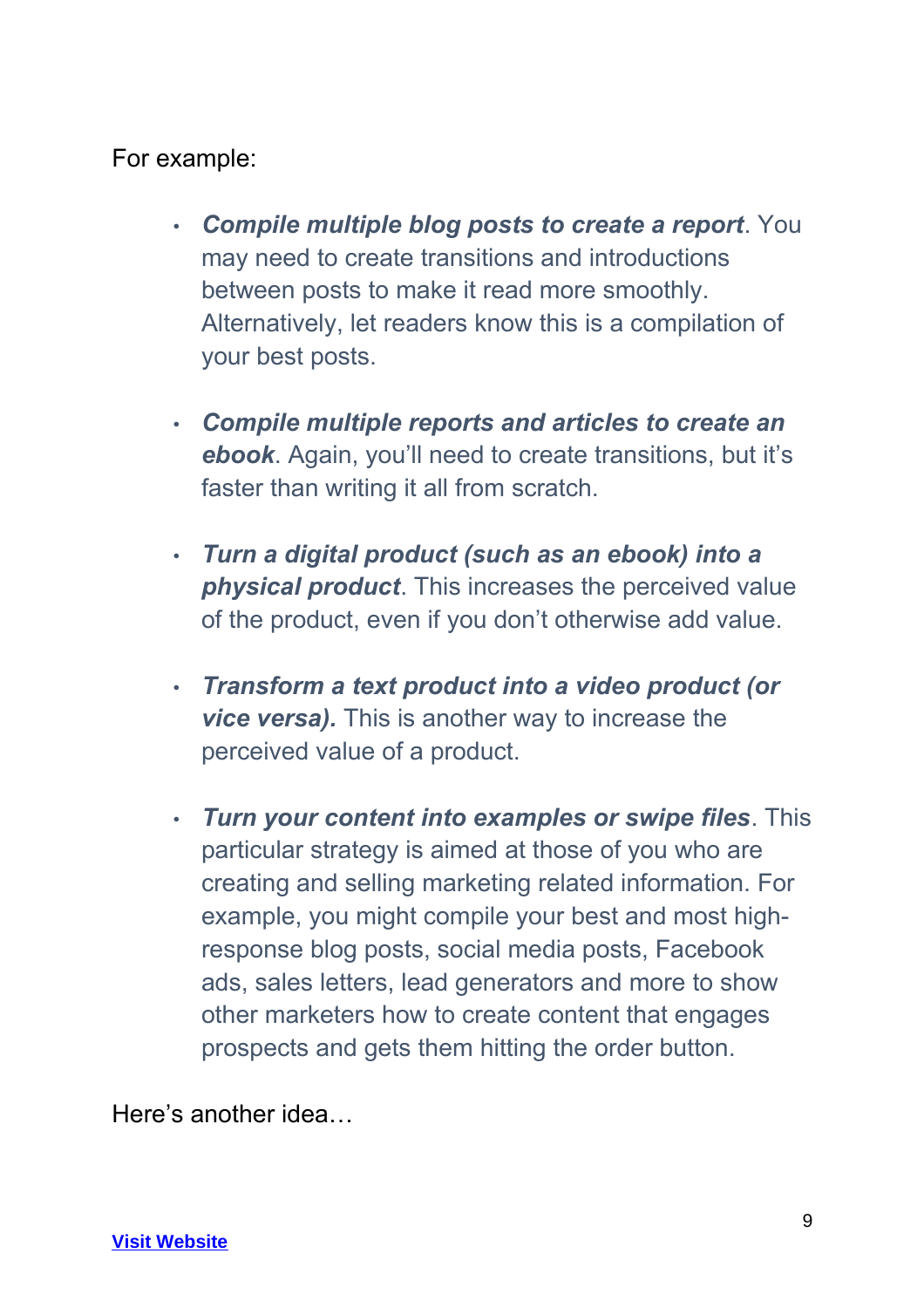#### **8. Create a Product "On The Fly"**

The idea here is to create content in real-time for one purpose while you're creating content for another purpose.

*For example, let's suppose you sell personal email coaching to students. Every day you're going to get interesting questions landing in your inbox that you need to answer. In some cases, you may get the same type of question over and over, which tells you this question is indemand. What you can do is turn your answers into an entirely new product.* 

*TIP: Don't forget that you can also copy and paste these FAQs whenever you get a similar question from a student. Just tweak to fit the individual's scenario. This is a huge time saver!*

### **9. Use a Tool Like Dragon Speech Recognition**

If you're creating text content, then part of what will take so long is simply your ability (or lack of ability) to type quickly. That's where this solution comes in. Just use a speech-to-text technology such as Dragon Speech Recognition to create your product. You may need to do a little tweaking when it's all done, but many people find this much faster than trying to type it out.

Here are two twists on this strategy: